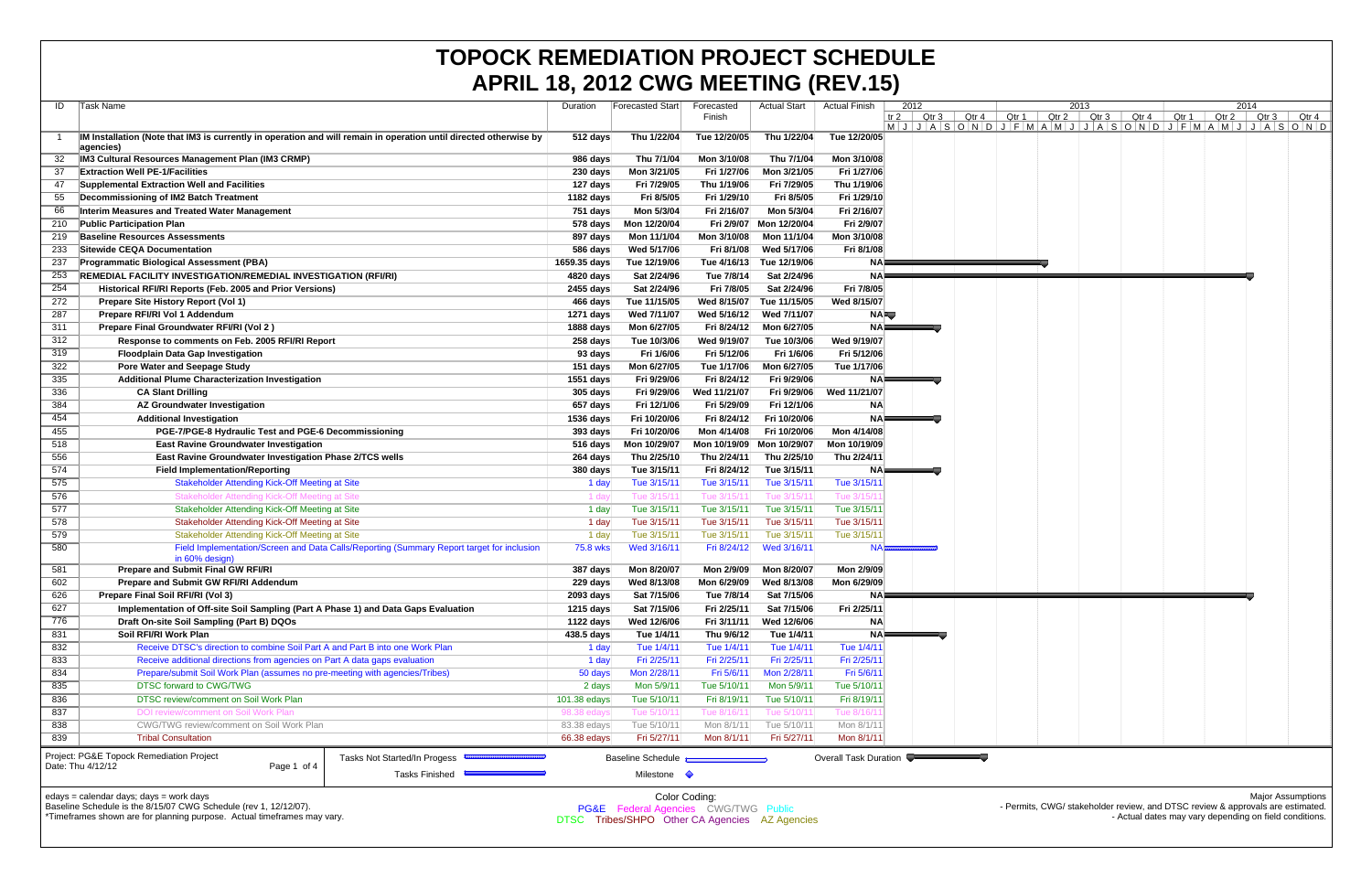|                                                                             | <b>APRIL 18, 2012 CWG MEETING (REV.15)</b>                                                                  |                           |                                                 |               |                           |                       |            |       |                           |       |       |       |       |                                                                                                                                 |       |       |                          |  |
|-----------------------------------------------------------------------------|-------------------------------------------------------------------------------------------------------------|---------------------------|-------------------------------------------------|---------------|---------------------------|-----------------------|------------|-------|---------------------------|-------|-------|-------|-------|---------------------------------------------------------------------------------------------------------------------------------|-------|-------|--------------------------|--|
| ID                                                                          | Task Name                                                                                                   | Duration                  | Forecasted Start                                | Forecasted    | <b>Actual Start</b>       | <b>Actual Finish</b>  |            | 2012  |                           | 2013  |       |       |       | 2014                                                                                                                            |       |       |                          |  |
|                                                                             |                                                                                                             |                           |                                                 | Finish        |                           |                       | tr $2$     | Qtr 3 | Qtr 4                     | Qtr 1 | Qtr 2 | Qtr 3 | Qtr 4 | Qtr <sub>1</sub>                                                                                                                | Qtr 2 | Qtr 3 | Qtr 4                    |  |
|                                                                             |                                                                                                             |                           |                                                 |               |                           |                       |            |       |                           |       |       |       |       | $M   J   J   A   S   O   N   O   J   F   M   A   M   J   J   A   S   O   N   D   J   F   M   A   M   J   J   A   S   O   N   D$ |       |       |                          |  |
| 840                                                                         | <b>SHPO Consultation</b>                                                                                    | 66.38 edays               | Fri 5/27/11                                     | Mon 8/1/11    | Fri 5/27/11               | Mon 8/1/11            |            |       |                           |       |       |       |       |                                                                                                                                 |       |       |                          |  |
| 841                                                                         | <b>FMIT comment on DTSC's/DOI's comments</b>                                                                | 0 days                    | Fri 9/9/11                                      | Fri 9/9/11    | Fri 9/9/11                | Fri 9/9/11            |            |       |                           |       |       |       |       |                                                                                                                                 |       |       |                          |  |
| 842                                                                         | FMIT, Hualapai, DTSC and DOI discuss FMIT's comments on Agencies' comments                                  | 1 day                     | Thu 9/15/11                                     | Thu 9/15/11   | Thu 9/15/11               | Thu 9/15/11           |            |       |                           |       |       |       |       |                                                                                                                                 |       |       |                          |  |
| 843                                                                         | DTSC respond to FMIT's comment on DTSC's comments                                                           | 1 day                     | Thu 10/6/11                                     | Thu 10/6/11   | Thu 10/6/11               | Thu 10/6/11           |            |       |                           |       |       |       |       |                                                                                                                                 |       |       |                          |  |
| 844                                                                         | DOI respond to FMIT's comment on DOI's comments                                                             | $1$ day                   | Thu 10/6/1                                      | Thu 10/6/1    | Thu 10/6/11               | Thu 10/6/1            |            |       |                           |       |       |       |       |                                                                                                                                 |       |       |                          |  |
| 845                                                                         | DTSC provides additional direction to PGE                                                                   | 1 day                     | Fri 10/7/11                                     | Fri 10/7/11   | Fri 10/7/11               | Fri 10/7/11           |            |       |                           |       |       |       |       |                                                                                                                                 |       |       |                          |  |
| 846                                                                         | DOI provides additional direction to PG&E                                                                   | 1 day                     | Fri 10/7/1                                      | Fri 10/7/1    | Fri 10/7/11               | Fri 10/7/1            |            |       |                           |       |       |       |       |                                                                                                                                 |       |       |                          |  |
| 847                                                                         | Comment resolution                                                                                          | 37.2 wks                  | Mon 8/22/11                                     | Fri 5/11/12   | Mon 8/22/11               |                       | NA         |       |                           |       |       |       |       |                                                                                                                                 |       |       |                          |  |
| 848                                                                         | Draft response to comments to Tribes                                                                        | 1 day                     | Wed 12/14/11                                    |               | Wed 12/14/11 Wed 12/14/11 | Wed 12/14/11          |            |       |                           |       |       |       |       |                                                                                                                                 |       |       |                          |  |
| 849                                                                         | Sitewalk to review soil sample locations                                                                    | 1 day                     | Thu 12/15/11                                    | Thu 12/15/11  | Thu 12/15/11              | Thu 12/15/11          |            |       |                           |       |       |       |       |                                                                                                                                 |       |       |                          |  |
| 850                                                                         | Final response to comments to CWG/TWG/Agencies/Tribes                                                       | 1 day                     | Fri 5/11/12                                     | Fri 5/11/12   | <b>NA</b>                 |                       | NA         |       |                           |       |       |       |       |                                                                                                                                 |       |       |                          |  |
| 851                                                                         | Meeting to discuss responses to comments (after 2weeks review of RTCs by CWG/TWG/Tribes)                    | 1 day                     | Tue 5/29/12                                     | Tue 5/29/12   | <b>NA</b>                 | <b>NA</b>             |            |       |                           |       |       |       |       |                                                                                                                                 |       |       |                          |  |
| 852                                                                         | <b>PG&amp;E submits Revised Work Plan</b>                                                                   | 11.3 wks                  | Wed 5/30/12                                     | Thu 8/16/12   | <b>NA</b>                 | <b>NA</b>             |            |       |                           |       |       |       |       |                                                                                                                                 |       |       |                          |  |
| 853                                                                         | <b>CEQA</b> evaluation                                                                                      | 3 wks                     | Thu 8/16/12                                     | Thu 9/6/12    | <b>NA</b>                 | <b>NA</b>             |            |       |                           |       |       |       |       |                                                                                                                                 |       |       |                          |  |
| 854                                                                         | DTSC review/approve Revised Work Plan                                                                       | 3 wks                     | Thu 8/16/12                                     | Thu 9/6/12    | <b>NA</b>                 | <b>NA</b>             |            |       |                           |       |       |       |       |                                                                                                                                 |       |       |                          |  |
| 855                                                                         | DOI review/approve Revised Work Plan                                                                        | 3 wks                     | Thu 8/16/1:                                     | Thu 9/6/1     | <b>NA</b>                 | <b>NA</b>             |            |       |                           |       |       |       |       |                                                                                                                                 |       |       |                          |  |
|                                                                             |                                                                                                             |                           |                                                 |               |                           |                       |            |       |                           |       |       |       |       |                                                                                                                                 |       |       |                          |  |
| 856                                                                         | Field Implementation/Reporting/Data Gaps Evaluation                                                         | 216.5 days                | Thu 10/18/12                                    | Fri 8/16/13   | <b>NA</b>                 | <b>NA</b>             |            |       |                           |       |       |       |       |                                                                                                                                 |       |       |                          |  |
| 857                                                                         | <b>Field mobilization/preparation</b>                                                                       | 0 days                    | Thu 10/18/12                                    | Thu 10/18/12  | <b>NA</b>                 | <b>NA</b>             |            |       | 10/18                     |       |       |       |       |                                                                                                                                 |       |       |                          |  |
| 858                                                                         | Stakeholder Attending Kick-Off Meeting at Site*                                                             | 0 days                    | Fri 10/19/12                                    | Fri 10/19/12  | <b>NA</b>                 | <b>NA</b>             |            |       | 10/19                     |       |       |       |       |                                                                                                                                 |       |       |                          |  |
| 859                                                                         | Stakeholder Attending Kick-Off Meeting at Site*                                                             | 0 days                    | Fri 10/19/12                                    | Fri 10/19/12  | <b>NA</b>                 | <b>NA</b>             |            |       | 10/19 $\leftrightarrow$   |       |       |       |       |                                                                                                                                 |       |       |                          |  |
| 860                                                                         | Stakeholder Attending Kick-Off Meeting at Site                                                              | 0 days                    | Fri 10/19/1                                     | Fri 10/19/1   | <b>NA</b>                 | <b>NA</b>             |            |       | 10/19 $\leftrightarrow$   |       |       |       |       |                                                                                                                                 |       |       |                          |  |
| 861                                                                         | Stakeholder Attending Kick-Off Meeting at Site*                                                             | 0 days                    | Fri 10/19/12                                    | Fri 10/19/12  | <b>NA</b>                 | <b>NA</b>             |            |       | 10/19 $\triangle$         |       |       |       |       |                                                                                                                                 |       |       |                          |  |
| 862                                                                         | Stakeholder Attending Kick-Off Meeting at Site*                                                             | 0 days                    | Fri 10/19/12                                    | Fri 10/19/12  | <b>NA</b>                 | NA                    |            |       | $10/19$ $\leftrightarrow$ |       |       |       |       |                                                                                                                                 |       |       |                          |  |
| 863                                                                         | Field Implementation (placeholder, duration will be adjusted after Work Plan approval)                      | 16 wks                    | Fri 10/19/12                                    | Fri 2/8/13    | <b>NA</b>                 | <b>NA</b>             |            |       |                           |       |       |       |       |                                                                                                                                 |       |       |                          |  |
| 864                                                                         | Prepare/submit report (placeholder, duration will be adjusted after Work Plan approval)                     | 12 wks                    | Fri 2/8/13                                      | Fri 5/3/13    | <b>NA</b>                 | <b>NA</b>             |            |       |                           |       |       |       |       |                                                                                                                                 |       |       |                          |  |
| 865                                                                         | DTSC submits report to CWG/TWG                                                                              | 3 days                    | Fri 5/3/13                                      | Wed 5/8/13    | <b>NA</b>                 | <b>NA</b>             |            |       |                           |       |       |       |       |                                                                                                                                 |       |       |                          |  |
| 866                                                                         | DTSC review/comment on report and provides direction                                                        | 45 edays                  | Thu 5/9/13                                      | Sun 6/23/13   | <b>NA</b>                 | <b>NA</b>             |            |       |                           |       |       |       |       |                                                                                                                                 |       |       |                          |  |
| 867                                                                         | DOI review/comment on report and provides direction                                                         | 45 edays                  | Thu 5/9/1                                       | Sun 6/23/1    | <b>NA</b>                 | <b>NA</b>             |            |       |                           |       |       |       |       |                                                                                                                                 |       |       |                          |  |
| 868                                                                         | CWG/TWG review/comment on report                                                                            | 30 edays                  | Thu 5/9/13                                      | Sat 6/8/13    | <b>NA</b>                 | <b>NA</b>             |            |       |                           |       |       |       |       |                                                                                                                                 |       |       |                          |  |
| 869                                                                         | Tribes review/comment on report                                                                             | 30 edays                  | Thu 5/9/13                                      | Sat 6/8/13    | <b>NA</b>                 | NA                    |            |       |                           |       |       |       |       |                                                                                                                                 |       |       |                          |  |
| 870                                                                         | PG&E compiles comments and prepares RTCs (duration to be confirmed after receipt of comments)               | 2 wks                     | Mon 6/24/13                                     | Fri 7/5/13    | <b>NA</b>                 | <b>NA</b>             |            |       |                           |       |       |       |       |                                                                                                                                 |       |       |                          |  |
| 871                                                                         | Meeting to resolve comments                                                                                 | 1 day                     | Mon 7/8/13                                      | Mon 7/8/13    | <b>NA</b>                 | <b>NA</b>             |            |       |                           |       |       |       |       |                                                                                                                                 |       |       |                          |  |
| 872                                                                         | <b>Comments Resolution Complete</b>                                                                         | 1 day                     | Tue 7/16/13                                     | Tue 7/16/13   | <b>NA</b>                 | N <sub>A</sub>        |            |       |                           |       |       |       |       |                                                                                                                                 |       |       |                          |  |
| 873                                                                         | Prepare/submit Final Report* (with response to comments)                                                    | 4 wks                     | Wed 7/17/13                                     | Tue 8/13/13   | <b>NA</b>                 | <b>NA</b>             |            |       |                           |       |       |       |       |                                                                                                                                 |       |       |                          |  |
| 874                                                                         | <b>DTSC forward to CWG/TWG</b>                                                                              | 3 days                    | Wed 8/14/13                                     | Fri 8/16/13   | <b>NA</b>                 | NA                    |            |       |                           |       |       |       |       |                                                                                                                                 |       |       |                          |  |
| 875                                                                         | <b>Prepare and Submit Final Soil RFI/RI</b>                                                                 | 232 days                  | Mon 8/19/13                                     | Tue 7/8/14    | <b>NA</b>                 | <b>NA</b>             |            |       |                           |       |       |       |       |                                                                                                                                 |       |       |                          |  |
| 888                                                                         | <b>ADEQ Topock Groundwater Study</b>                                                                        | 475 days                  | Thu 11/18/04                                    | Wed 8/23/06   | Thu 11/18/04              | Wed 8/23/06           |            |       |                           |       |       |       |       |                                                                                                                                 |       |       |                          |  |
| 892                                                                         | CORRECTIVE MEASURES/REMEDIAL ALTERNATIVE DEVELOPMENT                                                        | 1527 days                 | Mon 3/29/04                                     | Thu 12/31/09  | Mon 3/29/04               | <b>NA</b>             |            |       |                           |       |       |       |       |                                                                                                                                 |       |       |                          |  |
| 1040                                                                        | CORRECTIVE MEASURE STUDY/FEASIBILITY STUDY (CMS/FS) AND RISK ASSESSMENT                                     | 3275 days                 | Mon 12/16/02                                    |               | Wed 5/27/15 Mon 12/16/02  | <b>NA</b>             |            |       |                           |       |       |       |       |                                                                                                                                 |       |       |                          |  |
|                                                                             | <b>STATEMENT OF BASIS</b>                                                                                   | 1520.6 days               | Mon 1/4/10                                      | Tue 10/27/15  | Mon 1/4/10                | <b>NA</b>             |            |       |                           |       |       |       |       |                                                                                                                                 |       |       |                          |  |
| 1208                                                                        |                                                                                                             |                           |                                                 |               |                           |                       |            |       |                           |       |       |       |       |                                                                                                                                 |       |       |                          |  |
| 1223                                                                        | <b>RECORD OF DECISION</b>                                                                                   | 1621 days                 | Fri 12/18/09                                    | Mon 2/29/16   | Fri 12/18/09              | NA)                   |            |       |                           |       |       |       |       |                                                                                                                                 |       |       |                          |  |
| 1246                                                                        | Section 106 Programmatic Agreement (PA)                                                                     | 1231.35 days<br>2672 days | Fri 10/10/08                                    | Tue 6/25/13   | Fri 10/10/08              | NA!                   |            |       |                           |       |       |       |       |                                                                                                                                 |       |       |                          |  |
| 1279 EIR DOCUMENTATION                                                      |                                                                                                             |                           | Thu 9/1/05                                      | Sun 11/8/15   | Thu 9/1/05                | NA)                   |            |       |                           |       |       |       |       |                                                                                                                                 |       |       |                          |  |
| <b>DESIGN, PERMITTING, AND CONSTRUCTION OF GROUNDWATER REMEDY</b><br>1365   |                                                                                                             |                           | 1443.85 days<br>Mon 1/31/11                     | Wed 8/10/16   | Mon 1/31/11               |                       | <b>NAF</b> |       |                           |       |       |       |       |                                                                                                                                 |       |       |                          |  |
| Corrective Measure Implementation/Remedial Design (CMI/RD) Workplan<br>1366 |                                                                                                             |                           | 199 days<br>Mon 1/31/11                         | Thu 11/3/11   | Mon 1/31/11               | <b>NA</b>             |            |       |                           |       |       |       |       |                                                                                                                                 |       |       |                          |  |
| 1380                                                                        | Remedial Design (Preliminary, Intermediate, and Pre-Final/Final)                                            | 466.35 days               | Tue 9/20/11                                     | Tue 7/2/13    | Tue 9/20/11               |                       | NA         |       |                           |       |       |       |       |                                                                                                                                 |       |       |                          |  |
| 1381                                                                        | <b>Preliminary Design</b>                                                                                   | 174 days                  | Tue 9/20/11                                     | Thu 5/17/12   | Tue 9/20/11               |                       | <b>NA</b>  |       |                           |       |       |       |       |                                                                                                                                 |       |       |                          |  |
|                                                                             | Project: PG&E Topock Remediation Project                                                                    |                           |                                                 |               |                           |                       |            |       |                           |       |       |       |       |                                                                                                                                 |       |       |                          |  |
|                                                                             | <b>Tasks Not Started/In Progess</b><br>Date: Thu 4/12/12<br>Page 2 of 4                                     |                           | <b>Baseline Schedule</b>                        |               |                           | Overall Task Duration |            |       |                           |       |       |       |       |                                                                                                                                 |       |       |                          |  |
|                                                                             | <b>Tasks Finished</b>                                                                                       |                           | Milestone •                                     |               |                           |                       |            |       |                           |       |       |       |       |                                                                                                                                 |       |       |                          |  |
|                                                                             |                                                                                                             |                           |                                                 |               |                           |                       |            |       |                           |       |       |       |       |                                                                                                                                 |       |       |                          |  |
|                                                                             | edays = calendar days; days = work days<br>Baseline Schedule is the 8/15/07 CWG Schedule (rev 1, 12/12/07). |                           |                                                 | Color Coding: |                           |                       |            |       |                           |       |       |       |       | - Permits, CWG/ stakeholder review, and DTSC review & approvals are estimated.                                                  |       |       | <b>Major Assumptions</b> |  |
|                                                                             | *Timeframes shown are for planning purpose. Actual timeframes may vary.                                     |                           | <b>PG&amp;E</b> Federal Agencies CWG/TWG Public |               |                           |                       |            |       |                           |       |       |       |       | - Actual dates may vary depending on field conditions.                                                                          |       |       |                          |  |
|                                                                             |                                                                                                             |                           | DTSC Tribes/SHPO Other CA Agencies AZ Agencies  |               |                           |                       |            |       |                           |       |       |       |       |                                                                                                                                 |       |       |                          |  |

## **TOPOCK REMEDIATION PROJECT SCHEDULE APRIL 18, 2012 CWG MEETING (REV.15)**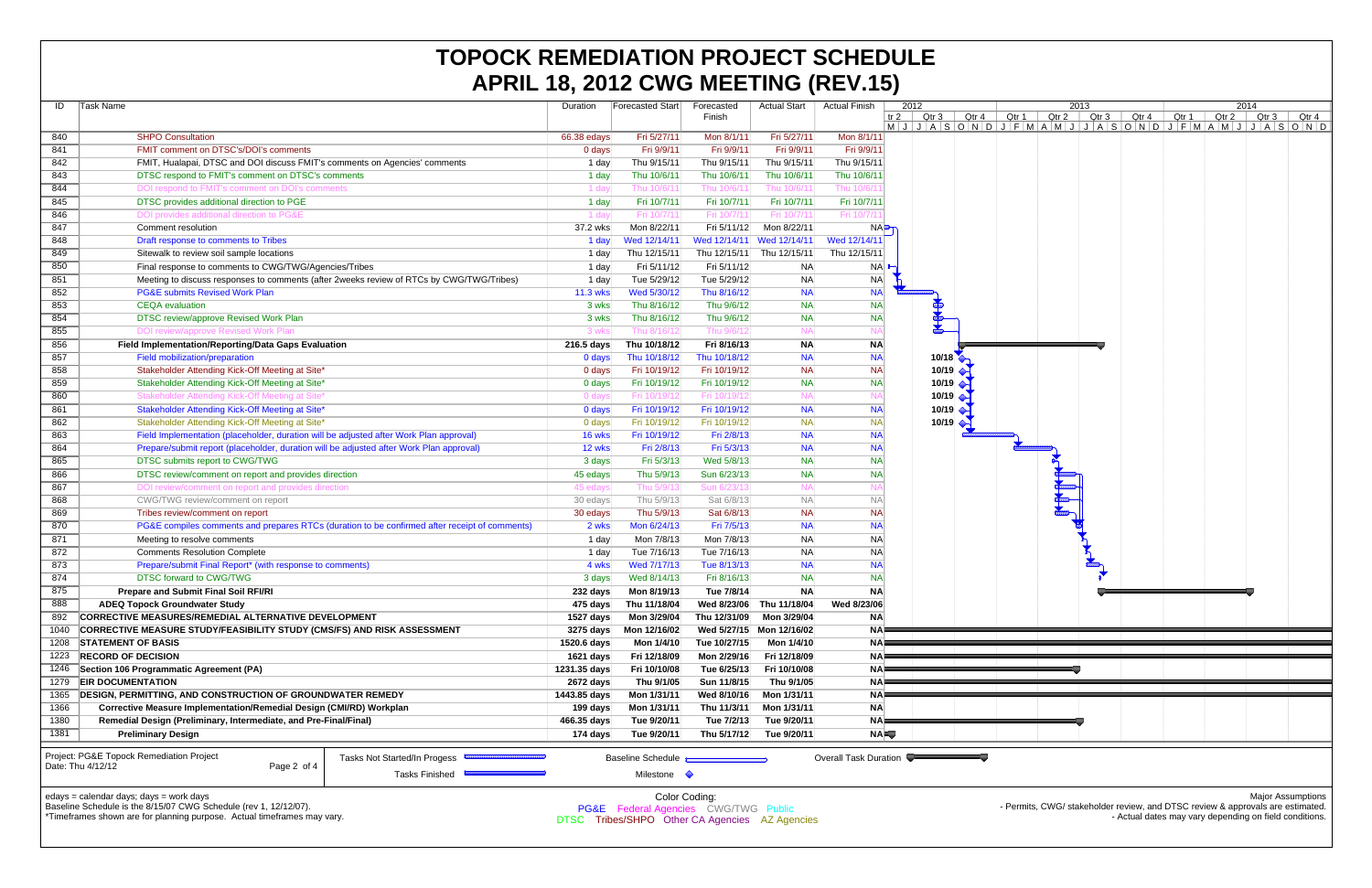|                                                                                                              |                                                                                                     | APRIL 18, 2012 GWG MEETING (REV.13) |                           |                                      |                            |                        |                        |              |                   |       |                   |             |       |                                                                                |      |                   |  |
|--------------------------------------------------------------------------------------------------------------|-----------------------------------------------------------------------------------------------------|-------------------------------------|---------------------------|--------------------------------------|----------------------------|------------------------|------------------------|--------------|-------------------|-------|-------------------|-------------|-------|--------------------------------------------------------------------------------|------|-------------------|--|
| ID                                                                                                           | Task Name                                                                                           |                                     | Duration                  | <b>Forecasted Start</b>              | Forecasted                 | <b>Actual Start</b>    | Actual Finish          |              | 2012              |       |                   | 2013        |       |                                                                                | 2014 |                   |  |
|                                                                                                              |                                                                                                     |                                     |                           |                                      | Finish                     |                        |                        | tr 2 $\vert$ | Qtr 3 $\parallel$ | Qtr 4 | Qtr 1 $\parallel$ | Qtr 2 Qtr 3 | Qtr 4 | Qtr 1 Qtr 2 Qtr 3                                                              |      | Qtr 4             |  |
| 1382                                                                                                         | Prepare/submit Prelim Design Package                                                                |                                     | 2.1 mons                  | Tue 9/20/11                          | Fri 11/18/11               | Tue 9/20/11            | Fri 11/18/11           |              |                   |       |                   |             |       | $M J J A S O N O I J F M A M J J J A S O N D J F M A M J J J A S O N D$        |      |                   |  |
| 1383                                                                                                         | <b>DTSC forward to CWG/TWG</b>                                                                      |                                     | 2 days                    | Fri 11/18/11                         | Mon 11/21/11               | Fri 11/18/11           | Mon 11/21/11           |              |                   |       |                   |             |       |                                                                                |      |                   |  |
| 1384                                                                                                         | Site visits to view Hinkley IRZ/walk pipeline alignment at Topock                                   |                                     | 2 days                    | Tue 12/13/11                         | Wed 12/14/11               | Tue 12/13/11           | Wed 12/14/11           |              |                   |       |                   |             |       |                                                                                |      |                   |  |
| 1385                                                                                                         | CWG/TWG review/comment on Prelim Design Package                                                     |                                     | 80.38 edays               | Tue 11/22/11                         | Fri 2/10/12                | Tue 11/22/11           | Fri 2/10/12            |              |                   |       |                   |             |       |                                                                                |      |                   |  |
| 1386                                                                                                         | <b>Tribes consultation</b>                                                                          |                                     |                           | Tue 11/22/11                         | Fri 1/27/12                | Tue 11/22/11           | Fri 1/27/12            |              |                   |       |                   |             |       |                                                                                |      |                   |  |
| 1387                                                                                                         | BLM process after close of comment period                                                           |                                     | 66.38 edays<br>12.38 eday | Fri 1/27/1:                          | Wed 2/8/12                 | Fri 1/27/12            | Wed 2/8/1              |              |                   |       |                   |             |       |                                                                                |      |                   |  |
| 1388                                                                                                         | DTSC review/comment on Prelim Design Package                                                        |                                     | 87.38 edays               | Tue 11/22/11                         | Fri 2/17/12                | Tue 11/22/11           | Fri 2/17/12            |              |                   |       |                   |             |       |                                                                                |      |                   |  |
| 1389                                                                                                         | DOI review/comment on Prelim Design Package                                                         |                                     | 78.38 edays               | Tue 11/22/1                          | Wed 2/8/12                 | Tue 11/22/11           | Wed 2/8                |              |                   |       |                   |             |       |                                                                                |      |                   |  |
| 1390                                                                                                         | Comments resolution                                                                                 |                                     | 12.8 wks                  | Mon 2/20/12                          | Thu 5/17/12                | Mon 2/20/12            |                        | <b>NA</b>    |                   |       |                   |             |       |                                                                                |      |                   |  |
| 1391                                                                                                         | TWG meeting to discuss response to comments (1st meeting)                                           |                                     | 1 day                     | Thu 4/19/12                          | Thu 4/19/12                | <b>NA</b>              | NA                     |              |                   |       |                   |             |       |                                                                                |      |                   |  |
| 1392                                                                                                         | TWG meeting to discuss response to comments (2nd meeting)                                           |                                     | 1 day                     | Wed 5/16/12                          | Wed 5/16/12                | <b>NA</b>              |                        | NA           |                   |       |                   |             |       |                                                                                |      |                   |  |
| 1393                                                                                                         | <b>Intermediate Design</b>                                                                          |                                     | 147.35 days               | Fri 5/18/12                          | Tue 12/11/12               | <b>NA</b>              | NA                     |              |                   |       |                   |             |       |                                                                                |      |                   |  |
| 1394                                                                                                         | Prepare/submit Intermediate Design Package                                                          |                                     | 3.35 mons                 | Fri 5/18/12                          | Fri 8/24/12                | <b>NA</b>              | <b>NA</b>              |              |                   |       |                   |             |       |                                                                                |      |                   |  |
| 1395                                                                                                         | <b>DTSC forward to CWG/TWG</b>                                                                      |                                     | 3 days                    | Fri 8/24/12                          | Wed 8/29/12                | <b>NA</b>              | <b>NA</b>              |              |                   |       |                   |             |       |                                                                                |      |                   |  |
| 1396                                                                                                         | CWG/TWG review/comment on Intermediate Design Package                                               |                                     | 60 edays                  | Thu 8/30/12                          | Mon 10/29/12               | <b>NA</b>              | <b>NA</b>              |              |                   |       |                   |             |       |                                                                                |      |                   |  |
| 1397                                                                                                         | <b>Tribes Consultation</b>                                                                          |                                     | 60 edays                  | Thu 8/30/12                          | Mon 10/29/12               | <b>NA</b>              | <b>NA</b>              |              |                   |       |                   |             |       |                                                                                |      |                   |  |
| 1398                                                                                                         | BLM process after close of comment period                                                           |                                     | 15 eday                   | Mon 10/29/1                          | Tue 11/13/1                | <b>NA</b>              | <b>NA</b>              |              |                   |       |                   |             |       |                                                                                |      |                   |  |
| 1399                                                                                                         | DTSC review/comment on Intermediate Design Package                                                  |                                     | 75 edays                  | Thu 8/30/12                          | Tue 11/13/12               | <b>NA</b>              | <b>NA</b>              |              |                   |       |                   |             |       |                                                                                |      |                   |  |
| 1400                                                                                                         | DOI review/comment on Intermediate Design Package                                                   |                                     | 75 eday                   | Thu 8/30/12                          | Tue 11/13/1                | <b>NA</b>              | <b>NA</b>              |              |                   |       |                   |             |       |                                                                                |      |                   |  |
| 1401                                                                                                         | Comments resolution                                                                                 |                                     | 4 wks                     | Tue 11/13/12                         | Tue 12/11/12               | <b>NA</b>              | <b>NA</b>              |              |                   |       |                   |             |       |                                                                                |      |                   |  |
| 1402                                                                                                         | Pre-Final/Final Design (include plan for decommissioning, removal, and restoration of IM3 facility) |                                     | 145 days                  | Tue 12/11/12                         | Tue 7/2/13                 | <b>NA</b>              | <b>NA</b>              |              |                   |       |                   |             |       |                                                                                |      |                   |  |
|                                                                                                              |                                                                                                     |                                     |                           |                                      |                            |                        |                        |              |                   |       |                   |             |       |                                                                                |      |                   |  |
| 1403                                                                                                         | Prepare/submit Pre-Final Design Package (duration to be confirmed after receipt of comments)        |                                     | 2 mons                    | Tue 12/11/12                         | Thu 2/7/13                 | <b>NA</b>              | <b>NA</b>              |              |                   |       |                   |             |       |                                                                                |      |                   |  |
| 1404                                                                                                         | DTSC forward to CWG/TWG                                                                             |                                     | 3 days                    | Thu 2/7/13                           | Tue 2/12/13                | <b>NA</b>              | <b>NA</b>              |              |                   |       |                   |             |       |                                                                                |      |                   |  |
| 1405                                                                                                         | CWG/TWG review/comment on Final Design Package                                                      |                                     | 60 edays                  | Wed 2/13/13                          | Sun 4/14/13                | <b>NA</b>              | <b>NA</b>              |              |                   |       |                   |             |       |                                                                                |      |                   |  |
| 1406                                                                                                         | <b>Tribal Consultation</b>                                                                          |                                     | 60 edays                  | Wed 2/13/13                          | Sun 4/14/13                | <b>NA</b>              | <b>NA</b>              |              |                   |       |                   |             |       |                                                                                |      |                   |  |
| 1407                                                                                                         | BLM process after close of comment period                                                           |                                     | 15 edays                  | Sun 4/14/1                           | Mon 4/29/1                 | <b>NA</b>              | <b>NA</b>              |              |                   |       |                   |             |       |                                                                                |      |                   |  |
| 1408                                                                                                         | DTSC review/comment on Final Design Package                                                         |                                     | 75 edays                  | Wed 2/13/13                          | Mon 4/29/13                | <b>NA</b>              | <b>NA</b>              |              |                   |       |                   |             |       |                                                                                |      |                   |  |
| 1409                                                                                                         | DOI review/comment on Final Design Package                                                          |                                     | 75 eday                   | Wed 2/13/1                           | Mon 4/29/1                 | <b>NA</b>              | N,                     |              |                   |       |                   |             |       |                                                                                |      |                   |  |
| 1410                                                                                                         | Comments resolution                                                                                 |                                     | 4 wks                     | Mon 4/29/13                          | Mon 5/27/13                | <b>NA</b>              | <b>NA</b>              |              |                   |       |                   |             |       |                                                                                |      |                   |  |
| 1411                                                                                                         | Prepare/submit Final Design Package (duration to be confirmed after receipt of comments)            |                                     | 1 mon                     | Mon 5/27/13                          | Tue 6/25/13                | <b>NA</b>              | <b>NA</b>              |              |                   |       |                   |             |       |                                                                                |      |                   |  |
| 1412                                                                                                         | <b>DTSC</b> approves design                                                                         |                                     | 5 days                    | Tue 6/25/13                          | Tue 7/2/13                 | <b>NA</b>              | <b>NA</b>              |              |                   |       |                   |             |       |                                                                                |      |                   |  |
| 1413                                                                                                         | DOI approves design                                                                                 |                                     | 5 days                    | Tue 6/25/13                          | Tue 7/2/13                 | NA                     | <b>NA</b>              |              |                   |       |                   |             |       |                                                                                |      |                   |  |
| 1414                                                                                                         | <b>Construction/Remedial Action Work Plan</b>                                                       |                                     | 145 days                  | Tue 12/11/12                         | Tue 7/2/13                 | <b>NA</b>              | <b>NA</b>              |              |                   |       |                   |             |       |                                                                                |      |                   |  |
| 1415                                                                                                         | Prepare/submit Draft Work Plan                                                                      |                                     | 2 mons                    | Tue 12/11/12                         | Thu 2/7/13                 | <b>NA</b>              | <b>NA</b>              |              |                   |       |                   |             |       |                                                                                |      |                   |  |
| 1416                                                                                                         | DOI forward to DTSC/CWG/TWG                                                                         |                                     | 3 day                     | $\ln u$ 2/7/                         | $1ue$ 2/12/1               | <b>NA</b>              | -IN)                   |              |                   |       |                   |             |       |                                                                                |      |                   |  |
| 1417                                                                                                         | CWG/TWG review/comment on Draft Work Plan                                                           |                                     | 60 edays                  | Wed 2/13/13                          | Sun 4/14/13                | <b>NA</b>              | <b>NA</b>              |              |                   |       |                   |             |       |                                                                                |      |                   |  |
| 1418                                                                                                         | <b>Tribal Consultation on Draft Work Plan</b>                                                       |                                     | 60 edays                  | Wed 2/13/13                          | Sun 4/14/13                | <b>NA</b>              | <b>NA</b>              |              |                   |       |                   |             |       |                                                                                |      |                   |  |
| 1419                                                                                                         | BLM process after close of comment period                                                           |                                     | 15 eday                   | Sun 4/14/1                           | Mon 4/29/1                 | <b>NA</b>              | <b>NA</b>              |              |                   |       |                   |             |       |                                                                                |      |                   |  |
| 1420                                                                                                         | DOI review/comment on Draft Work Plan                                                               |                                     | 75 eday                   | Wed 2/13/1                           | Mon 4/29/1:                | <b>NA</b>              | <b>NA</b>              |              |                   |       |                   |             |       |                                                                                |      |                   |  |
| 1421                                                                                                         | DTSC review/comment on Draft Work Plan                                                              |                                     | 75 edays                  | Wed 2/13/13                          | Mon 4/29/13                | <b>NA</b>              | <b>NA</b>              |              |                   |       |                   |             |       |                                                                                |      |                   |  |
| 1422                                                                                                         | Comments resolution                                                                                 |                                     | 4 wks                     | Mon 4/29/13                          | Mon 5/27/13                | <b>NA</b>              | <b>NA</b>              |              |                   |       | <b>CODED</b>      |             |       |                                                                                |      |                   |  |
| 1423                                                                                                         | Prepare/submit Final Work Plan (duration to be confirmed after receipt of comments)                 |                                     | 1 mon                     | Mon 5/27/13                          | Tue 6/25/13                | <b>NA</b>              | <b>NA</b>              |              |                   |       |                   |             |       |                                                                                |      |                   |  |
| 1424                                                                                                         | <b>DTSC approves Final Work Plan</b>                                                                |                                     | 5 days                    | Tue 6/25/13                          | Tue 7/2/13                 | <b>NA</b>              | <b>NA</b><br>$N_A$     |              |                   |       |                   |             |       |                                                                                |      |                   |  |
| 1425                                                                                                         | <b>DOI approves Final Work Plan</b>                                                                 |                                     | 5 days                    | Tue 6/25/1                           | Tue 7/2/1                  | <b>NA</b>              |                        |              |                   |       |                   |             |       |                                                                                |      |                   |  |
| 1426                                                                                                         | ROWs/Easements/Landowner Agreements/Approvals/Compliance                                            |                                     | 94.5 days<br>4.5 mons     | Mon 5/6/13                           | Fri 9/13/13<br>Fri 9/13/13 | <b>NA</b><br><b>NA</b> | <b>NA</b><br><b>NA</b> |              |                   |       |                   |             |       |                                                                                |      |                   |  |
| 1427                                                                                                         | <b>Other Approvals and Compliance</b>                                                               |                                     |                           | Mon 5/6/13                           |                            |                        |                        |              |                   |       |                   |             |       |                                                                                |      |                   |  |
|                                                                                                              |                                                                                                     |                                     |                           |                                      |                            |                        |                        |              |                   |       |                   |             |       |                                                                                |      |                   |  |
| Project: PG&E Topock Remediation Project<br>Tasks Not Started/In Progess<br>Date: Thu 4/12/12<br>Page 3 of 4 |                                                                                                     |                                     |                           | <b>Baseline Schedule</b>             |                            |                        | Overall Task Duration  |              |                   |       |                   |             |       |                                                                                |      |                   |  |
|                                                                                                              |                                                                                                     | Tasks Finished ■                    |                           | Milestone $\Diamond$                 |                            |                        |                        |              |                   |       |                   |             |       |                                                                                |      |                   |  |
|                                                                                                              | edays = calendar days; days = work days                                                             |                                     |                           |                                      |                            |                        |                        |              |                   |       |                   |             |       |                                                                                |      | Major Assumptions |  |
|                                                                                                              | Baseline Schedule is the 8/15/07 CWG Schedule (rev 1, 12/12/07).                                    |                                     |                           | PG&E Federal Agencies CWG/TWG Public | Color Coding:              |                        |                        |              |                   |       |                   |             |       | - Permits, CWG/ stakeholder review, and DTSC review & approvals are estimated. |      |                   |  |
|                                                                                                              | *Timeframes shown are for planning purpose Actual timeframes may vary                               |                                     |                           |                                      |                            |                        |                        |              |                   |       |                   |             |       | - Actual dates may vary depending on field conditions                          |      |                   |  |

Timeframes shown are for planning purpose. Actual timeframes may vary.

## **TOPOCK REMEDIATION PROJECT SCHEDULE APRIL 18, 2012 CWG MEETING (REV.15)**

- Actual dates may vary depending on field conditions.